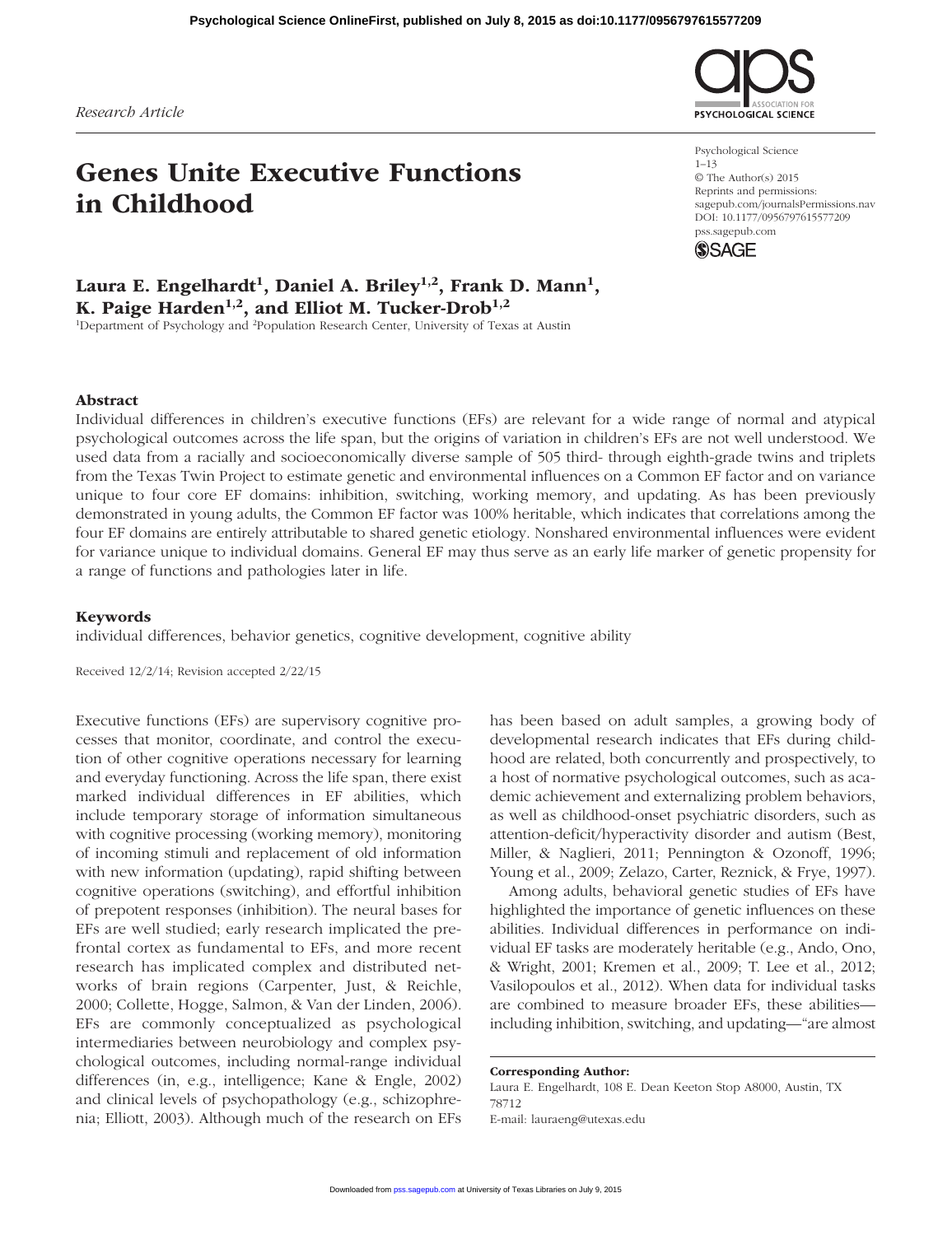entirely genetic in origin" (Friedman et al., 2008). Additionally, the covariation among EF domains, as represented by a single higher-order EF factor, is also nearly 100% heritable. Thus, by adulthood, nongenetic variance in environmental experience accounts for variation in executive processing only narrowly, that is, at the level of performance on specific tasks; at the level of the construct, adult identical twins' EFs are nearly perfectly correlated. However, it is currently unclear whether the outstandingly high heritability of general executive processing is in place in childhood, or whether genetic influences do not reach a developmental apex until adulthood.

Very few behavioral genetic studies of childhood EFs have been conducted, and those that have been reported have focused on individual EF tasks in isolation, rather than broader EF factors (e.g., Kuntsi et al., 2006; Luciano et al., 2001; Polderman et al., 2006; Schachar, Forget-Dubois, Dionne, Boivin, & Robaey, 2011; M. Wang & Saudino, 2013; Z. Wang, Deater-Deckard, Cutting, Thompson, & Petrill, 2012). Such task-level analyses are unable to differentiate genetic and environmental influences on nonexecutive demands from those specific to the EF in question, nor are they able to test the extent to which genetic and environmental influences are shared across different EFs. Other studies (e.g., Cuevas et al., 2014) have examined parent-child resemblance for more general EF composites but have been unable to distinguish the extent to which such resemblance derives from genetic versus shared environmental factors. We are aware of no studies of children that have both implemented genetically informative designs capable of distinguishing genetic from environmental effects and focused on broader EF factors representing variance common to multiple EF tasks separately from unique, potentially nonexecutive, variance.

The heritability of EFs might be substantially lower in childhood than in adulthood, as developmental increases in genetic influence have been observed for multiple phenotypes. For instance, meta-analyses (Briley & Tucker-Drob, 2013; Haworth et al., 2009) have indicated that the heritability of cognitive ability increases continuously from less than 20% in early childhood to upward of 70% by early adulthood. From middle childhood forward, these increases primarily result from the amplification of the same genetic factors over time (Briley & Tucker-Drob, 2013; Tucker-Drob & Briley, 2014), possibly as a result of dynamic processes whereby children select and evoke cognitively stimulating experiences on the basis of genetically influenced traits (Tucker-Drob, Briley, & Harden, 2013). Should EFs show substantially lower heritability in childhood than has been reported for early adulthood, this may point to the sensitivity of EFs to similar dynamic processes over development.

Alternatively, it is possible that individual differences in EFs are nearly entirely genetic in origin even in childhood. If so, individual differences in EFs may represent genetically influenced aptitudes that are expressed early and serve as foundations onto which higher-order cognitive processes are scaffolded. Should childhood EFs prove to be high in heritability, they may serve as developmental endophenotypes: early-life markers of genetic risk for a cross-cutting range of later-life functions and pathologies (Gottesman & Gould, 2003). Researchers who are interested in understanding the mechanisms of genetic risk for these complex, multidetermined outcomes would thus be able to study variables that are mechanistically more proximal to genotypes and less "diluted" by extraneous influences. Developmental endophenotypes could also be leveraged in applied settings to identify children who are at genetic risk for—but who have not yet expressed—maladaptive outcomes and who might therefore be the best candidates for preventive treatments or interventions.

This article reports the first comprehensive multivariate behavioral genetic analysis of EFs in childhood. Using a population-based sample of third- through eighth-grade twins and a multivariate test battery, we investigated genetic and environmental effects in four EF domains: inhibition, switching, working memory, and updating.

## Method

## *Sample*

Data were drawn from 505 third- through eighth-graders who were recruited through the Texas Twin Project (Harden, Tucker-Drob, & Tackett, 2013), a registry of infant, child, and adolescent twins in central Texas. Here, we report 2-year results from a study that stems from the Texas Twin Project and includes in-laboratory assessments of executive function. For the current report, data were available for a total of 272 pairs (233 twin pairs and 39 pairs from triplet sets). Participants ranged in age from 7.89 to 15.25 years (*M* = 10.97, *SD* = 1.74); 52.1% were female. Their racial-ethnic distribution was as follows: 64.6% non-Hispanic White, 18.6% Hispanic, 6.7% African American, 2.0% Asian, 1.2% other, and 6.9% multiple races or ethnicities. Of the participating families, 31.2% reported having received a form of means-tested public assistance, such as food stamps. Thus, the current sample is comparable in size to and considerably more diverse than the sample in which Friedman et al. (2008) found nearly 100% heritability of EF factors in young adulthood (*N* = 293 pairs, approximately 90% non-Hispanic White; for a description of the sample, see Rhea, Gross, Haberstick, & Corley, 2006). As in-lab data collection for the current study is predominantly conducted each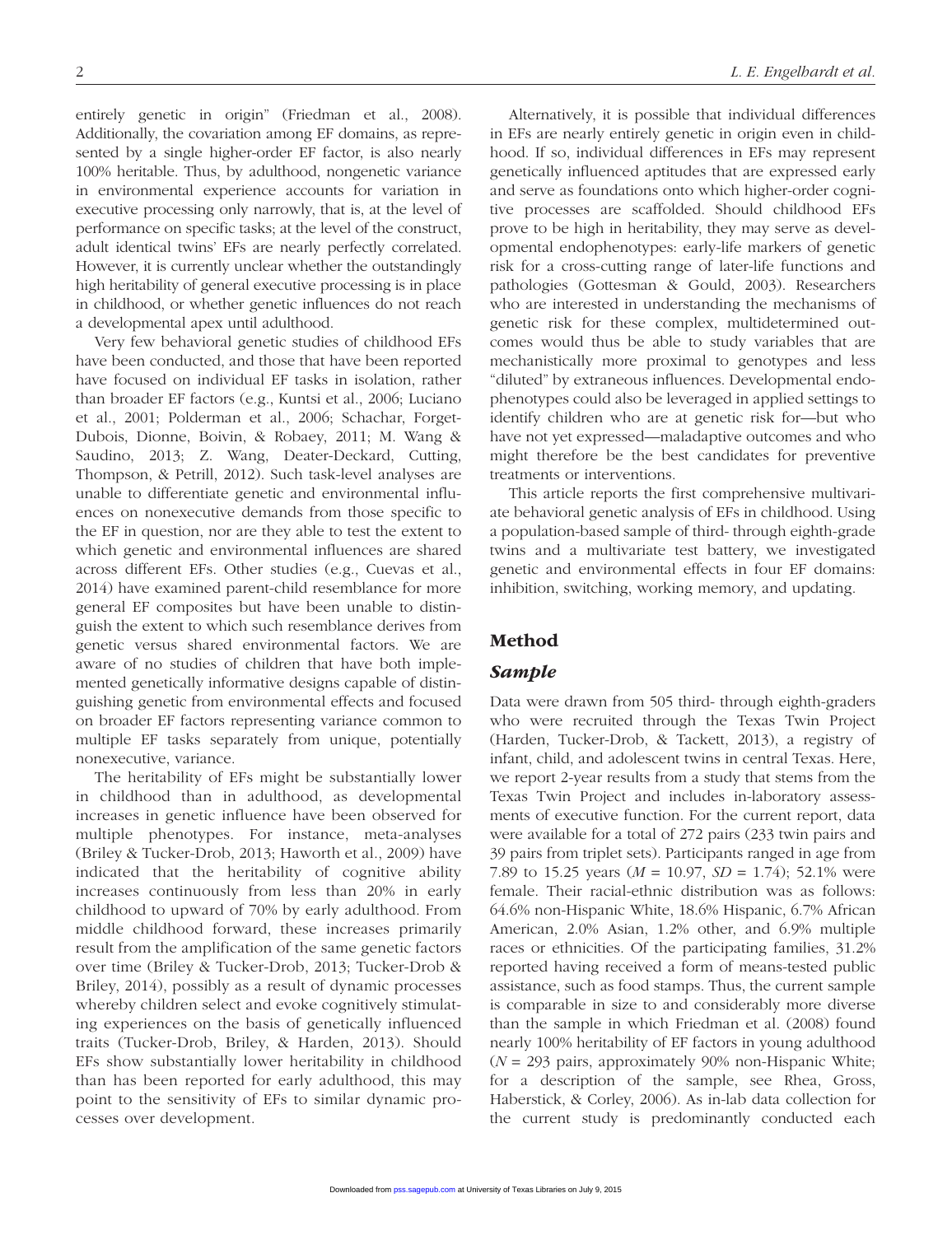summer, with about 100 to 150 pairs assessed per year, we decided to proceed with the current analysis after the second summer of data collection, so that our sample size would approximate that of Friedman et al.

Zygosity of same-sex twins was assessed by a latentclass analysis of parents' and experimenters' ratings of physical similarity. Zygosity determinations from latentclass analyses of physical-similarity ratings have been found to be more than 99% accurate, as validated by determinations based on genotyping (Heath et al., 2003). Our final sample consisted of 84 (30.9%) monozygotic pairs, 99 (36.4%) same-sex dizygotic pairs, and 89 (32.7%) opposite-sex dizygotic pairs. Behavioral genetic analyses that excluded the opposite-sex pairs produced a pattern of results very similar to what is reported here.

## *Measures*

Twelve tasks were selected to assess individual differences in the following four EF domains: inhibition, switching, working memory, and updating (see Table 1). As EF tasks are generally known to have poor reliability relative to cognitive-ability measures (Miyake et al., 2000), we placed considerable emphasis on selecting tasks that have been reported to have strong psychometric properties in child samples. Tasks were administered orally, by computer (Windows computers running E-Prime 2.0, Psychology Software Tools, <http://www.pstnet.com>, and Inquisit 4, Millisecond Software, Seattle, WA), or on paper.

To maintain consistency with the broader EF literature, we converted timed responses to reaction time (RT) metrics. Switch costs and inhibition costs were multiplied by −1 so that higher scores indicated better performance. To correct for positive skew, we log-transformed trail-making and local-global scores and took the square root of *n*-back and listening-recall scores. All stop-signal scores in a given block were omitted if the participant failed to stop on stop trials less than 25% or more than 75% of the time, failed to respond on go trials more than 60% of the time, responded incorrectly on go trials more than 10% of the time, or had a stop-signal RT less than 50 ms (Congdon et al., 2010). Stop-signal RTs were averaged across blocks for the 91% of participants for whom block-level data remained. Plusminus scores more than 3 standard deviations from the mean were Winsorized to the next least extreme value. Additional scores were omitted because of errors in task administration. All analyses used standardized scores. We controlled for age-related differences in performance by regressing first-order latent EF factors onto age in all models.

## *Phenotypic analyses*

For all phenotypic analyses, the sample was treated as consisting of individual cases. Analyses were run using Mplus Version 7.11 (Muthén & Muthén, 2012). We used the Complex Survey option in Mplus to correct for the nonindependence of observations that arose from having individuals embedded in the same family. Each of the 12 tasks was specified to load onto one of up to four latent variables representing inhibition, switching, working memory, and updating ability. This latent-variable approach allowed us to extract factors representing variance common across selected tasks separately from taskspecific (and potentially nonexecutive) variance.

We fit a series of confirmatory factor models to evaluate possible relationships among the EF tasks: a fourfactor model in which four distinct EFs accounted for variation in task performance (Model 1), a three-factor model in which updating and working memory tasks were modeled as indicators of a single latent variable (Model 2), a three-factor model in which inhibition and switching tasks served as indicators of a single latent variable (Model 3), a two-factor model in which updating and working memory were combined into one latent factor and switching and inhibition were combined into a second factor (Model 4), and a one-factor model in which all tasks were regressed onto a single latent variable (Model 5). Models 1 through 4 included a latent, Common EF factor for which all first-order latent factors served as indicators. Model fit was assessed by the chisquare test, which measures badness of fit of the model to the data; by the root-mean-square error of approximation (RMSEA), which indicates the overall degree of discrepancy between the observed covariance matrix and a model-implied covariance matrix; by the comparative fit index (CFI), which compares the model with a baseline model in which no variables are interrelated; and by the Akaike information criterion (AIC), which enables the comparison of nonnested models. To compare the fit of different models, we computed scaled chi-square difference statistics.

## *Behavioral genetic analyses*

Our primary behavioral genetic analyses modeled phenotypic variances as the sum of three factors: additive genetic influences (*A*), which serve to make individuals who are genetically more related (e.g., monozygotic twins compared with dizygotic twins) more similar on an outcome of interest; shared environmental influences (*C*), which serve to make children raised in the same family more similar than children raised in different families, regardless of genetic relatedness; and nonshared environmental influences (*E*), which serve to differentiate children raised in the same family, even when genetically identical. We also fit models in which the *C* factors were dropped. One of these consisted of only the *A* and *E* factors, and the other allowed for contributions from the *A* and *E* factors along with a factor representing dominance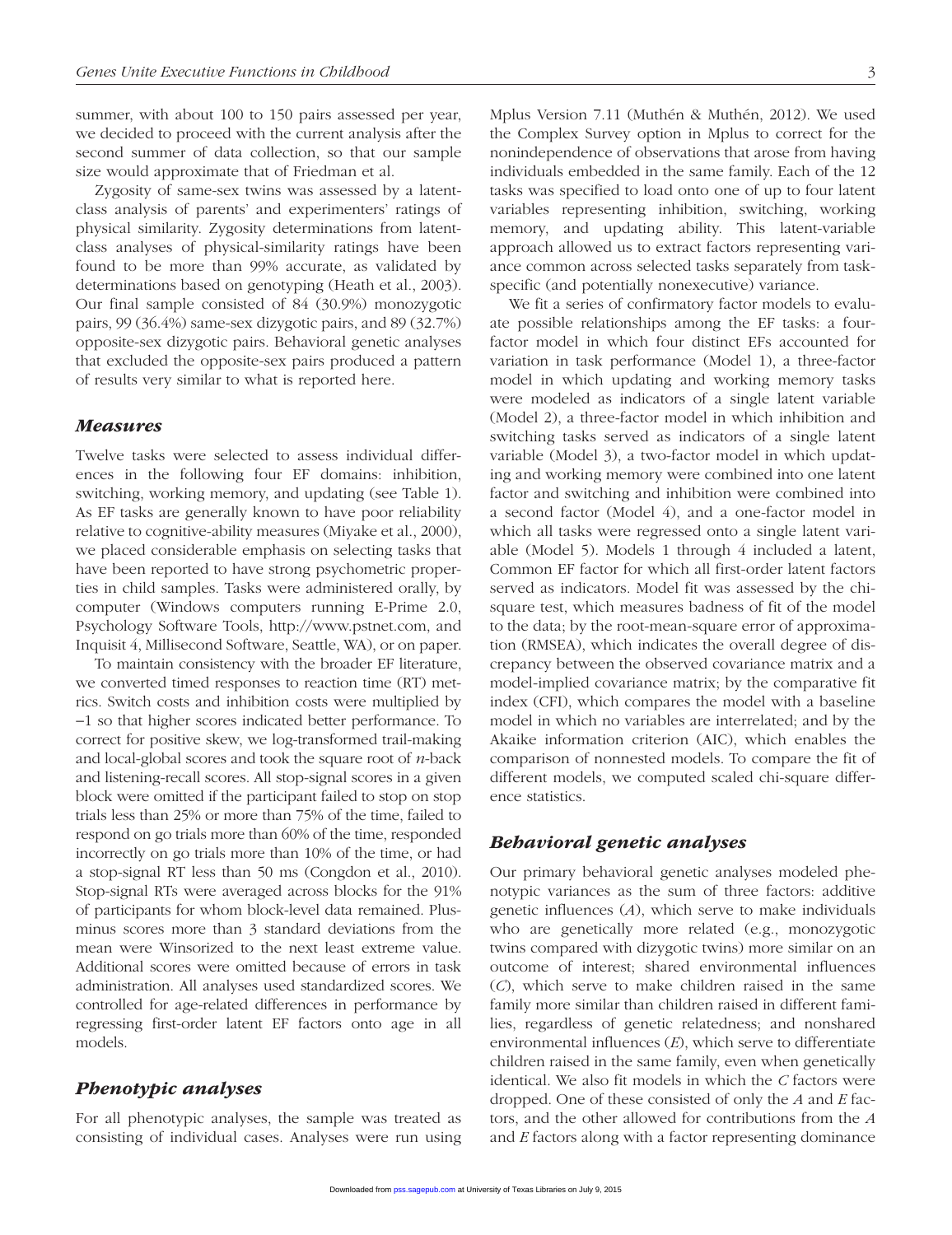| Executive function<br>Animal Stroop<br>and task<br>Inhibition | Source<br>After Wright,                                                                            | Verbally identify animal drawings; three conditions: the face matches the<br>Paradigm                                                                                                                                                                                                                                                                                      | Inhibition cost: mean RT for incongruent trials<br>Dependent variable                                                                                                                                                                                                                                                                                 |
|---------------------------------------------------------------|----------------------------------------------------------------------------------------------------|----------------------------------------------------------------------------------------------------------------------------------------------------------------------------------------------------------------------------------------------------------------------------------------------------------------------------------------------------------------------------|-------------------------------------------------------------------------------------------------------------------------------------------------------------------------------------------------------------------------------------------------------------------------------------------------------------------------------------------------------|
|                                                               | and Murdoch-Eaton<br>Waterman, Prescott,<br>(2003)                                                 | should be based on the body (incongruent), and the face area is blank<br>body (congruent), the face does not match the body and identification<br>and identification should be based on the body (neutral)                                                                                                                                                                 | minus mean RT for congruent and neutral trials                                                                                                                                                                                                                                                                                                        |
| Mickey                                                        | K. Lee, Bull, and Ho<br>(2013)                                                                     | Press a button indicating the side of the screen on which Mickey Mouse's<br>(congruent), a square flashes on the opposite side (incongruent), and<br>three conditions: a square flashes on the same side as Mickey<br>face appears, while ignoring any preceding squares that flash on-<br>squares flash on both sides (neutral)<br>screen;                                | minus mean RT for congruent and neutral trials<br>Inhibition cost: mean RT for incongruent trials                                                                                                                                                                                                                                                     |
| Stop signal                                                   | Logan, and Stevens<br>and Verbruggen,<br>Tannock (1997)<br>Schachar, and<br>After Logan,<br>(2008) | Indicate where an arrow points, but do not respond if a tone (stop signal)<br>sounds after the arrow is presented                                                                                                                                                                                                                                                          | is the product of the probability of responding<br>on a trial with a stop signal and the number of<br>signal) minus mean stop-signal delay, where k<br>arrow and the presentation of the stop signal<br>responses (in a given block), and stop-signal<br>delay is the delay between the onset of the<br>Stop-signal RT: kth RT for go trials (no stop |
| Trail making<br>Switching                                     | Salthouse (2011)                                                                                   | only numbers or letters are presented; in the two alternating conditions,<br>Connect circles containing numbers in numerical sequence and circles<br>containing letters in alphabetical order; in the two simple conditions,<br>connected in an alternating sequence (numbers-letters: 1-A-2-B, etc.;<br>both numbers and letters are presented, and the circles should be | Switch cost: mean RT for alternating conditions<br>minus mean RT for simple conditions                                                                                                                                                                                                                                                                |
| Local-global                                                  | After Miyake et al.<br>(2000)                                                                      | between naming the constituent and overall letters or shapes (alternating)<br>shapes; three conditions: name the small, constituent letters or shapes<br>name the large, overall letter or shape (global), and alternate<br>Verbally identify letters and shapes composed of smaller letters and<br>letters-numbers: A-1-B-2, etc.)<br>(local),                            | minus mean RT for the local and global (simple)<br>Switch cost: mean RT for the alternating condition<br>conditions                                                                                                                                                                                                                                   |
| Plus-minus                                                    | After Miyake et al.<br>(2000)                                                                      | simple addition and subtraction problems; three conditions: add<br>1 to each number (addition), subtract 1 from each number (subtraction),<br>and alternate between adding and subtracting 1 (alternating)<br>Complete                                                                                                                                                     | Switch cost: mean RT for the alternating condition<br>minus mean RT for the addition and subtraction<br>(simple) conditions                                                                                                                                                                                                                           |
| Working memory                                                |                                                                                                    |                                                                                                                                                                                                                                                                                                                                                                            |                                                                                                                                                                                                                                                                                                                                                       |
| Symmetry span                                                 | After Kane et al.<br>(2004)                                                                        | the locations, in order, of the flashing squares on the preceding trials<br>encode a square flashing on a grid and, on alternating trials,<br>whether the geometric display is symmetrical; later, recall<br>(sequences increase in length)<br>View and<br>indicate                                                                                                        | Total number of squares correctly recalled                                                                                                                                                                                                                                                                                                            |
| Listening recall                                              | After Daneman and<br>Carpenter (1980)                                                              | determine whether the sentences make sense; later, recall the order of<br>the letters on the preceding trials (sequences increase in length)<br>single letters and sentences presented in alternation and<br>Listen to                                                                                                                                                     | Total number of letters correctly recalled                                                                                                                                                                                                                                                                                                            |
| Backward<br>Digit Span<br>Updating                            | Wechsler (2008)                                                                                    | Repeat increasingly long strings of numbers backward                                                                                                                                                                                                                                                                                                                       | Total number of strings correctly recalled                                                                                                                                                                                                                                                                                                            |
| Running memory<br>for letters                                 | After Broadway and<br>Engle (2010)                                                                 | View a sequence of single letters and identify the last <i>n</i> digits in order of<br>their presentation                                                                                                                                                                                                                                                                  | Total number of letters correctly recalled                                                                                                                                                                                                                                                                                                            |
| $n$ -back                                                     | After Jaeggi et al<br>(2010)                                                                       | View a sequence of individual shapes and indicate when the current shape<br>matches the shape from two trials prior                                                                                                                                                                                                                                                        | Number of hits minus number of false alarms                                                                                                                                                                                                                                                                                                           |
| Keeping track                                                 | After Miyake et al.<br>(2000)                                                                      | words falling under four categories and recall the most recent<br>word from a given category<br>Listen to                                                                                                                                                                                                                                                                  | Total number of words correctly recalled                                                                                                                                                                                                                                                                                                              |

Note:  $RT = reaction time$ . Note: RT = reaction time.

 $\overline{\phantom{a}}$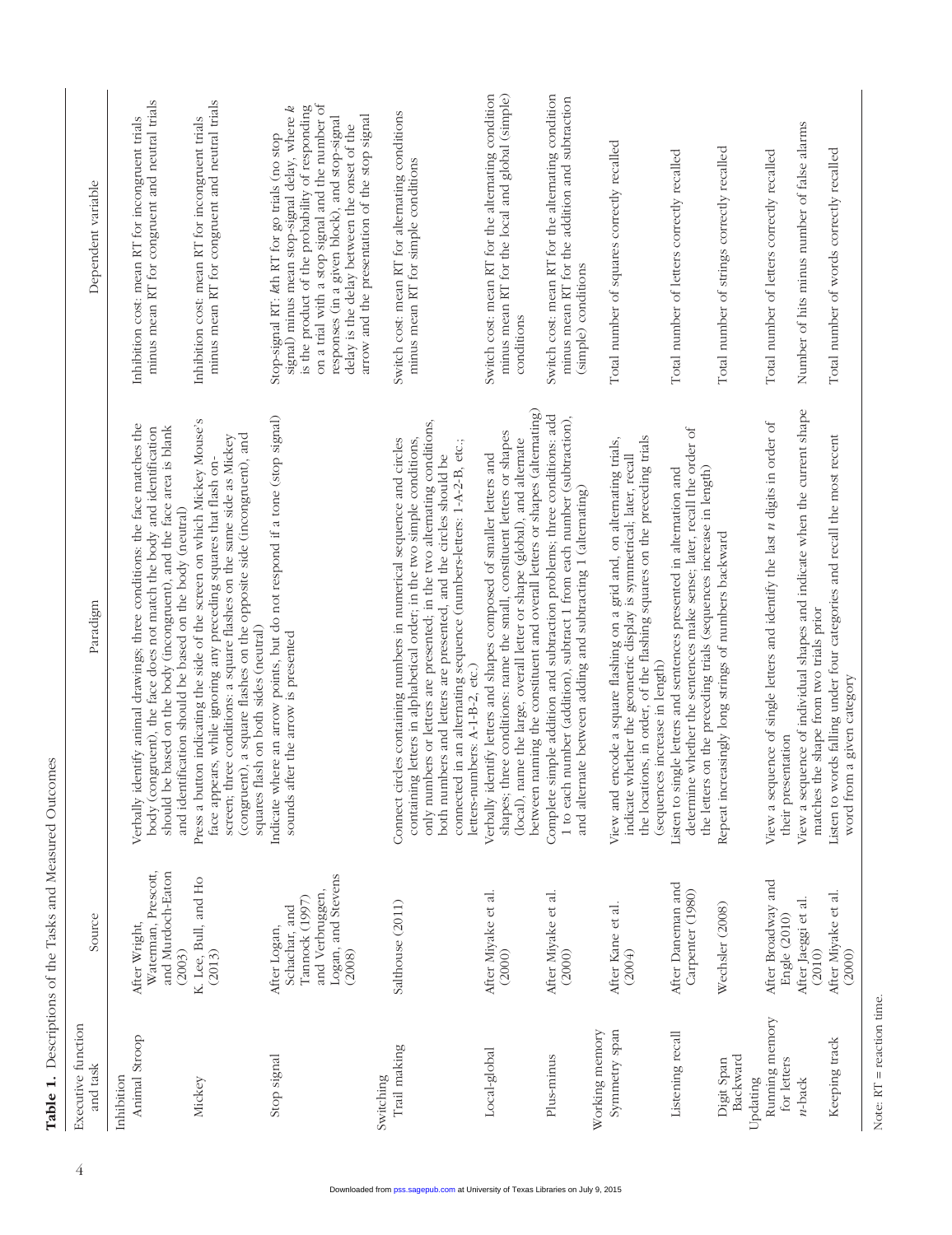| Task and condition            | $\boldsymbol{n}$ | $M$ (ms) | $SD$ (ms) | Reliability $(\alpha)$ |
|-------------------------------|------------------|----------|-----------|------------------------|
| Animal Stroop: congruent      | 504              | 953.86   | 250.38    | .83                    |
| Animal Stroop: neutral        | 504              | 955.99   | 218.01    | .81                    |
| Animal Stroop: incongruent    | 504              | 1,180.27 | 322.40    | .86                    |
| Mickey: congruent             | 472              | 419.52   | 100.04    | .93                    |
| Mickey: neutral               | 472              | 444.22   | 112.84    | .82                    |
| Mickey: incongruent           | 472              | 454.26   | 96.91     | .94                    |
| Trail making: numbers         | 505              | 1,151.50 | 490.07    | .88                    |
| Trail making: letters         | 505              | 1,622.76 | 1,999.89  | .83                    |
| Trail making: numbers-letters | 505              | 2,514.92 | 1,653.57  | .76                    |
| Trail making: letters-numbers | 503              | 3,239.71 | 3,476.84  | .76                    |
| Local-global: local           | 496              | 1,089.30 | 344.03    | .84                    |
| Local-global: global          | 496              | 1,021.05 | 386.25    | .75                    |
| Local-global: alternating     | 496              | 2,473.43 | 973.49    | .80                    |
| Plus-minus: addition          | 490              | 3,223.41 | 3,264.16  | .94                    |
| Plus-minus: subtraction       | 491              | 3,690.44 | 4,556.96  | .94                    |
| Plus-minus: alternating       | 491              | 4,154.18 | 4,069.63  | .94                    |
|                               |                  |          |           |                        |

Table 2. Descriptive Statistics for the Task Conditions

Note: The statistics in this table are based on untransformed data. Reliabilities were calculated across trials.

genetic effects (*D*), which are nonadditive. Using the best-fitting phenotypic model for guidance, we estimated the relative contributions of the genetic and environmental factors to variance at three levels of measurement: the Common EF factor, the domain-specific factors (independent of Common EF), and the individual tasks (independent of Common EF and domain-specific factors). All behavioral genetic analyses used the Complex Survey option in Mplus to correct for the nonindependence of observations that arose from having multiple "twin" pairs from each set of triplets.

## Results

Tables 2 and 3 report descriptive statistics for the 12 EF tasks. For each inhibition and switching task that compared RTs across nonexecutive and executive conditions, there was a mean RT cost associated with the respective executive skill. Reliabilities were generally moderate to high for individual conditions but, as is typical for the literature, were occasionally somewhat lower for difference scores, which represent person-specific switching and inhibition costs. Reliabilities for the updating and

| Task and dependent variable                      | $\boldsymbol{n}$ | М           | SD            | Reliability $(\alpha)$ |
|--------------------------------------------------|------------------|-------------|---------------|------------------------|
| Animal Stroop: inhibition cost                   | 504              | 229.42 ms   | $206.26$ ms   | .86 <sup>a</sup>       |
| Mickey: inhibition cost                          | 472              | 22.39 ms    | $44.30$ ms    | .38 <sup>b</sup>       |
| Stop signal: stop-signal reaction time           | 422              | 326.44 ms   | 82.41 ms      | .42 <sup>b</sup>       |
| Trail making: switch cost                        | 505              | 1,316.93 ms | $1,051.60$ ms | .87 <sup>a</sup>       |
| Local-global: switch cost                        | 495              | 1,432.36 ms | 788.49 ms     | .67 <sup>a</sup>       |
| Plus-minus: switch cost                          | 491              | 703.71 ms   | 1,357.53 ms   | .69 <sup>a</sup>       |
| Symmetry span: number correct                    | 501              | 20.17       | 8.60          | .77 <sup>c</sup>       |
| Listening recall: number correct                 | 498              | 23.83       | 7.85          | .77 <sup>c</sup>       |
| Digit Span Backward: number correct              | 505              | 6.96        | 1.81          | .57 <sup>c</sup>       |
| Running memory for letters: number correct       | 490              | 19.13       | 8.23          | .74 <sup>c</sup>       |
| $n$ -back: number correct minus number incorrect | 497              | 2.59        | 8.27          | .84 <sup>b</sup>       |
| Keeping track: number correct                    | 494              | 6.71        | 2.28          | .48 <sup>c</sup>       |

Table 3. Descriptive Statistics for the Dependent Variables

Note: The statistics in this table are based on untransformed data.

a For all reaction time measures, reliability was calculated by computing Cronbach's alpha from difference scores formed by subtracting reaction time on nonswitch (or noninhibit) blocks from reaction time on switch (or inhibit) blocks, for each possible pair of switch (inhibit) and nonswitch (noninhibit) blocks. <sup>b</sup>Reliability was calculated across blocks. <sup>c</sup>Reliability was calculated across trials.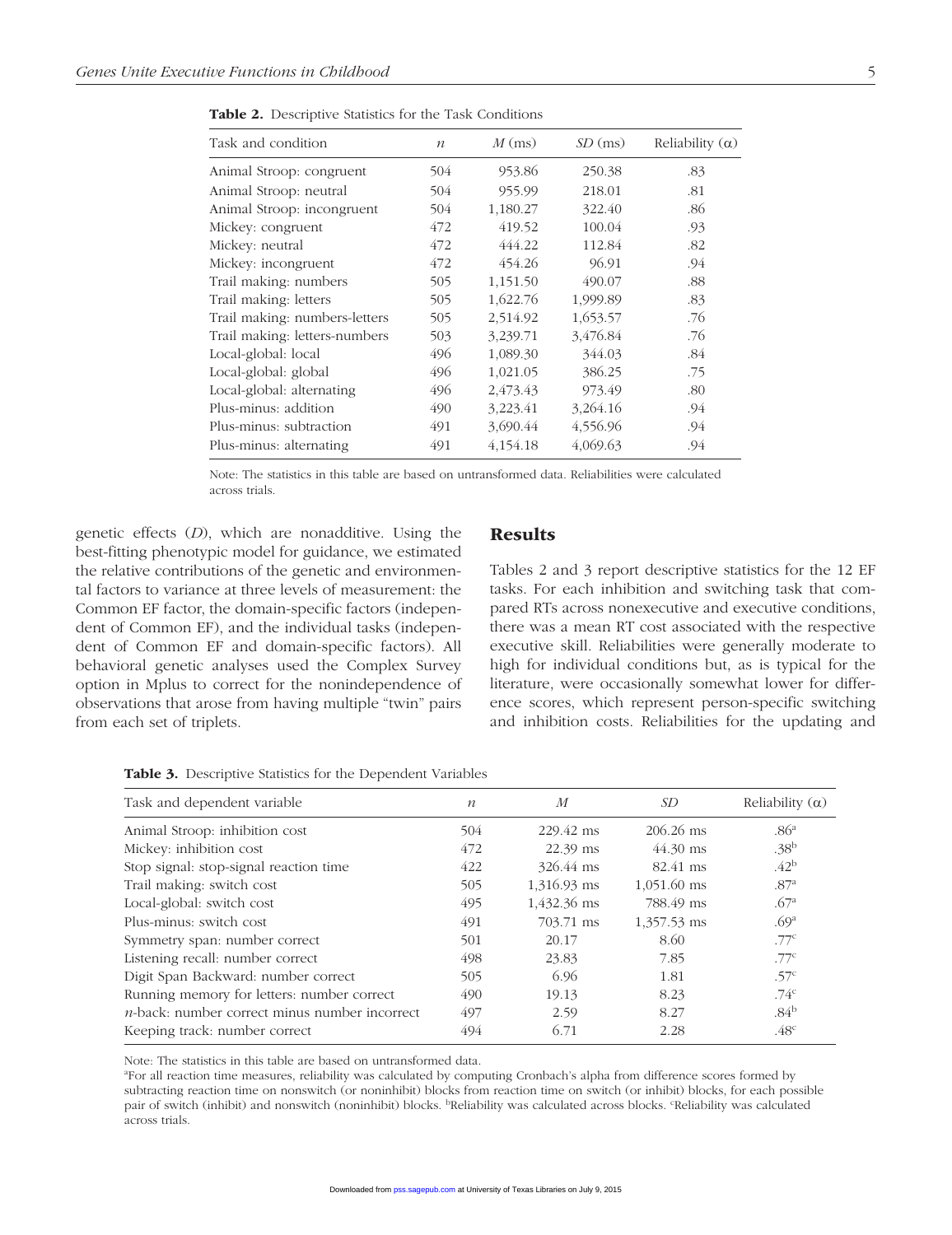| Table 4. Standardized Parameter Estimates From Alternative Factor Models of Executive Functions |                                                                      |                                    |                                            |                                                                            |                          |                           |                                          |                                          |                            |
|-------------------------------------------------------------------------------------------------|----------------------------------------------------------------------|------------------------------------|--------------------------------------------|----------------------------------------------------------------------------|--------------------------|---------------------------|------------------------------------------|------------------------------------------|----------------------------|
|                                                                                                 |                                                                      |                                    | Model 1                                    |                                                                            |                          |                           | Model 2                                  |                                          |                            |
| Parameter                                                                                       | Factor 1<br>$\begin{array}{c} \text{(in)}\\ \text{(in)} \end{array}$ | Factor 2<br>(Sw)                   | Factor 3<br>(WM)                           | Factor 4<br>$\binom{d}{d}$                                                 | Common<br>出              | Factor 1<br>$\widehat{H}$ | Factor 2<br>(Sw)                         | (WM-Up)<br>Factor 3                      | Common<br>臣                |
|                                                                                                 |                                                                      |                                    |                                            | Tasks as indicators of first-order factors                                 |                          |                           |                                          |                                          |                            |
| Animal-Stroop loading                                                                           | [0.28, 0.56]<br>$.42***$                                             |                                    |                                            |                                                                            |                          | [0.28, 0.57]<br>$.42***$  |                                          |                                          |                            |
| Mickey loading                                                                                  | $.30***$                                                             |                                    |                                            |                                                                            |                          | [0.17, 0.43]<br>$.30***$  |                                          |                                          |                            |
| Stop-signal loading                                                                             | $[0.17,\, 0.44]$<br>[0.02, 0.28]<br>$.15*$                           |                                    |                                            |                                                                            |                          | [0.02, 0.28]<br>$.15*$    |                                          |                                          |                            |
| Trail-making loading                                                                            |                                                                      | [0.59, 0.76]<br>$68***$            |                                            |                                                                            |                          |                           | [0.59, 0.76]<br>$67***$                  |                                          |                            |
| Local-global loading                                                                            |                                                                      | [0.51, 0.69]<br>$\mathcal{O}(0)$ . |                                            |                                                                            |                          |                           | $60$ , $60\,$                            |                                          |                            |
| Plus-minus loading                                                                              |                                                                      | [0.20, 0.45]<br>$.32***$           |                                            |                                                                            |                          |                           | [0.51, 0.69]<br>[0.20, 0.45]<br>$.33***$ |                                          |                            |
| Symmetry-span loading                                                                           |                                                                      |                                    | $.64***$                                   |                                                                            |                          |                           |                                          | $.63***$                                 |                            |
| Listening-recall loading                                                                        |                                                                      |                                    | [0.58, 0.71]<br>$76***$                    |                                                                            |                          |                           |                                          | [0.56, 0.70]<br>$\frac{1}{2}$            |                            |
| Digit Span Backward loading                                                                     |                                                                      |                                    | $[0.71,\, 0.82]$<br>[.45, .60]<br>$-52***$ |                                                                            |                          |                           |                                          | [0.71, 0.81]<br>[0.46, 0.61]<br>$.53***$ |                            |
| Running-memory loading                                                                          |                                                                      |                                    |                                            | $.82***$                                                                   |                          |                           |                                          | $-8$                                     |                            |
| $n$ -back loading                                                                               |                                                                      |                                    |                                            | [0.77, 0.86]<br>$67***$                                                    |                          |                           |                                          | [0.73, 0.83]<br>$-64***$                 |                            |
| Keeping-track loading                                                                           |                                                                      |                                    |                                            | $[0.59, 0.74]$<br>[0.58, 0.70]<br>.64***                                   |                          |                           |                                          | [0.57, 0.71]<br>[0.56, 0.69]<br>$.63***$ |                            |
|                                                                                                 |                                                                      |                                    |                                            | First-order factors as indicators of the Common EF factor                  |                          |                           |                                          |                                          |                            |
| Factor 1 loading                                                                                |                                                                      |                                    |                                            |                                                                            | [0.13, 0.54]<br>$.33***$ |                           |                                          |                                          | [0.14, 0.63]<br>$.46***$   |
| Factor 2 loading                                                                                |                                                                      |                                    |                                            |                                                                            | [0.49, 0.73]<br>$61***$  |                           |                                          |                                          | .74***                     |
| Factor 3 loading                                                                                |                                                                      |                                    |                                            |                                                                            | [0.65, 0.84]<br>$.75***$ |                           |                                          |                                          | $[0.47, 1.01]$<br>$.64***$ |
| Factor 4 loading                                                                                |                                                                      |                                    |                                            |                                                                            | [0.68, 0.88]<br>$.78***$ |                           |                                          |                                          | [0.40, 0.87]               |
| Age effect                                                                                      | [0.59, 1.13]<br>$0.86***$                                            | [ $0.56, 0.74$ ]<br>$0.65***$      | [0.56, 0.75]<br>$0.66***$                  | Age as a predictor of the first-order factors<br>[0.43, 0.63]<br>$0.53***$ |                          | [0.59, 1.13]<br>$0.86***$ | $[0.56, 0.74]$<br>$0.65***$              | [0.51, 0.69]<br>$0.60***$                |                            |

| l                        |
|--------------------------|
|                          |
| $\overline{\phantom{a}}$ |
| $\overline{a}$           |
| ļ                        |
|                          |
|                          |
|                          |
|                          |
|                          |
| l                        |
|                          |
|                          |
| l                        |
| l                        |
| l                        |
|                          |
| j                        |
| l<br>í                   |
| l<br>l                   |
|                          |
|                          |
|                          |
|                          |
| l<br>í                   |
|                          |
|                          |
| ļ<br>l                   |
| l<br>j<br>l              |
| I<br>i                   |
|                          |
|                          |
|                          |
|                          |
|                          |
| l<br>ׇ֚֘֝֬               |
|                          |
| l                        |
| í                        |
|                          |
|                          |
| ļ                        |
|                          |
|                          |
|                          |
|                          |
|                          |
| l                        |
| I<br>١                   |
|                          |
| l                        |
| ۱                        |
| l<br>ı                   |
| ì<br>֓֕֡<br>l            |
| ֕                        |
|                          |
|                          |
| ŗ<br>(<br>J              |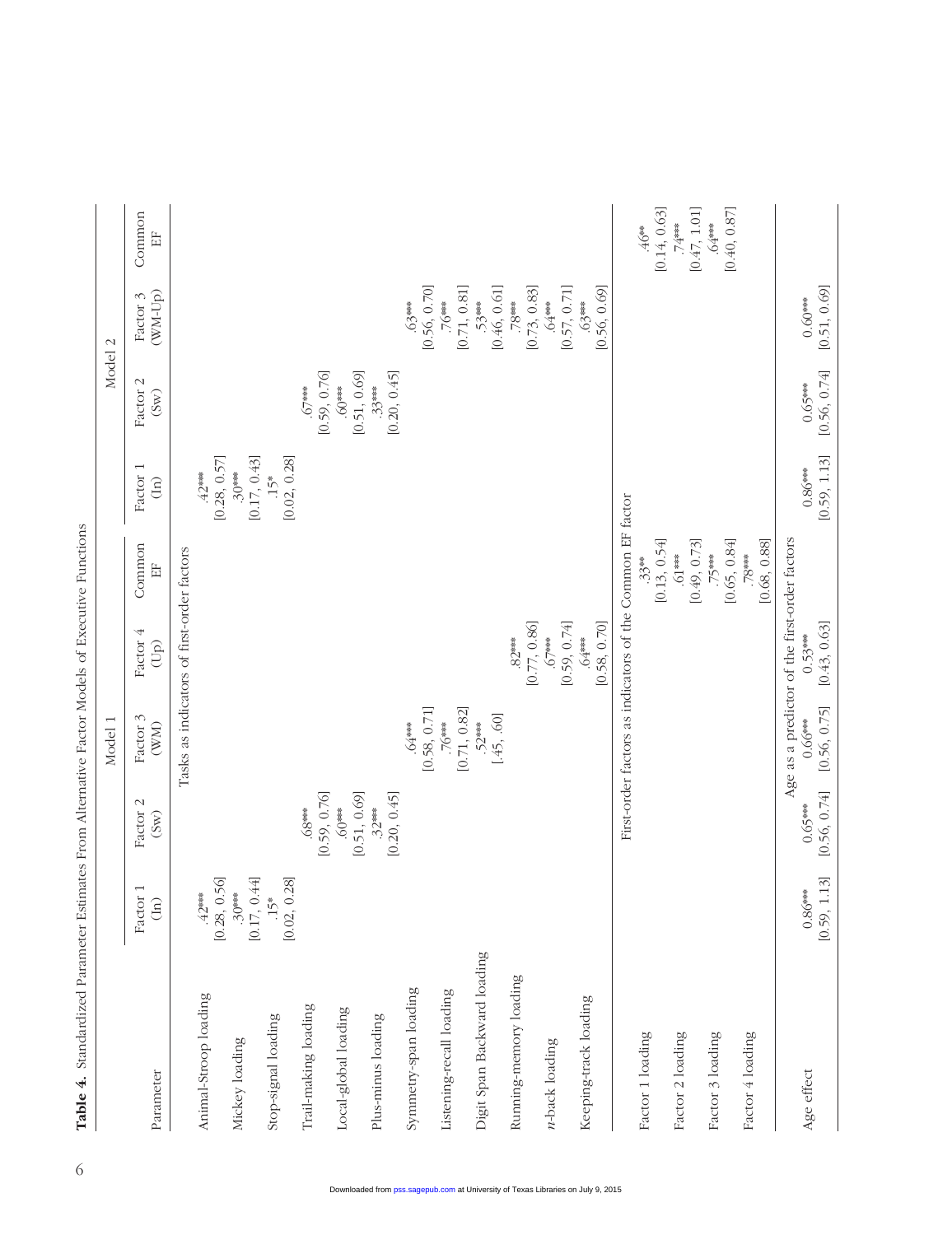|                                                                                                                                                                                                                                                                                                                                                                                                                                                                                                                        |                                       | Model 3                   |                           |                                                                      |                                       | Model 4                   |                                       | Model 5                               |
|------------------------------------------------------------------------------------------------------------------------------------------------------------------------------------------------------------------------------------------------------------------------------------------------------------------------------------------------------------------------------------------------------------------------------------------------------------------------------------------------------------------------|---------------------------------------|---------------------------|---------------------------|----------------------------------------------------------------------|---------------------------------------|---------------------------|---------------------------------------|---------------------------------------|
| Parameter                                                                                                                                                                                                                                                                                                                                                                                                                                                                                                              | Factor 1<br>$(In-Sw)$                 | Factor 2<br>(MM)          | Factor 3<br>(1p)          | Common<br>띥                                                          | Factor 1<br>$(In-Sw)$                 | $(WM-Up)$<br>Factor 2     | Common<br>出                           | (Common EF)<br>Factor 1               |
| Animal-Stroop loading<br>Mickey loading                                                                                                                                                                                                                                                                                                                                                                                                                                                                                | [0.33, 0.53]<br>$.26***$<br>$.43***$  |                           |                           | Tasks as indicators of first-order factors                           | [0.33, 0.53]<br>$.26***$<br>$43***$   |                           |                                       | [0.30, 0.48]<br>$.22***$<br>$.39***$  |
| Stop-signal loading                                                                                                                                                                                                                                                                                                                                                                                                                                                                                                    | [0.16, 0.36]<br>$13*$                 |                           |                           |                                                                      | [0.16, 0.36]<br>$.13*$                |                           |                                       | [0.12, 0.32]<br>$.12*$                |
| Trail-making loading                                                                                                                                                                                                                                                                                                                                                                                                                                                                                                   | [0.02, 0.25]<br>$64***$               |                           |                           |                                                                      | [0.02, 0.25]<br>$64***$               |                           |                                       | [0.01, 0.23]<br>$.62***$              |
| Local-global loading                                                                                                                                                                                                                                                                                                                                                                                                                                                                                                   | [0.50, 0.68]<br>[0.56, 0.72]<br>59*** |                           |                           |                                                                      | [0.50, 0.68]<br>[0.57, 0.72]<br>59*** |                           |                                       | [0.44, 0.64]<br>[0.56, 0.69]<br>54*** |
| Plus-minus loading                                                                                                                                                                                                                                                                                                                                                                                                                                                                                                     | , 0.45<br>$33***$<br>[0.20]           |                           |                           |                                                                      | [0.20, 0.45]<br>$.33***$              |                           |                                       | [0.18, 0.42]<br>$30***$               |
| Symmetry-span loading                                                                                                                                                                                                                                                                                                                                                                                                                                                                                                  |                                       | [0.58, 0.71]<br>$.64***$  |                           |                                                                      |                                       | [0.56, 0.69]<br>$.63***$  |                                       | [0.57, 0.70]<br>$.63***$              |
| Listening-recall loading                                                                                                                                                                                                                                                                                                                                                                                                                                                                                               |                                       | [0.71, 0.82]<br>$76***$   |                           |                                                                      |                                       | [0.71, 0.81]<br>$76***$   |                                       | [0.71, 0.80]<br>.75***                |
| Digit Span Backward loading                                                                                                                                                                                                                                                                                                                                                                                                                                                                                            |                                       | [0.45, 0.60]<br>$.52***$  |                           |                                                                      |                                       | [0.46, 0.61]<br>$-53***$  |                                       | [0.45, 0.60]<br>$.53***$              |
| Running-memory loading                                                                                                                                                                                                                                                                                                                                                                                                                                                                                                 |                                       |                           | [0.77, 0.86]<br>$.82***$  |                                                                      |                                       | [0.73, 0.83]<br>$78***$   |                                       | [0.71, 0.81]<br>$76***$               |
| $n$ -back loading                                                                                                                                                                                                                                                                                                                                                                                                                                                                                                      |                                       |                           | [0.59, 0.74]<br>$67***$   |                                                                      |                                       | [0.57, 0.71]<br>$64***$   |                                       | [0.55, 0.70]<br>$.63***$              |
| Keeping-track loading                                                                                                                                                                                                                                                                                                                                                                                                                                                                                                  |                                       |                           | [0.58, 0.70]<br>$64***$   |                                                                      |                                       | [0.56, 0.69]<br>$63***$   |                                       | [0.55, 0.68]<br>$.62***$              |
| Factor 1 loading                                                                                                                                                                                                                                                                                                                                                                                                                                                                                                       |                                       |                           |                           | First-order factors as indicators of the Common EF factor<br>$57***$ |                                       |                           | $81^{\mathrm{max}}$                   |                                       |
| Factor 2 loading                                                                                                                                                                                                                                                                                                                                                                                                                                                                                                       |                                       |                           |                           | [0.64, 0.86]<br>[0.46, 0.68]<br>.75***                               |                                       |                           | [0.45, 0.65]<br>[0.65, 0.97]<br>55*** |                                       |
| Factor 3 loading                                                                                                                                                                                                                                                                                                                                                                                                                                                                                                       |                                       |                           |                           | [0.68, 0.88]<br>.78***                                               |                                       |                           |                                       |                                       |
| Factor 4 loading                                                                                                                                                                                                                                                                                                                                                                                                                                                                                                       |                                       |                           |                           |                                                                      |                                       |                           |                                       |                                       |
| Age effect                                                                                                                                                                                                                                                                                                                                                                                                                                                                                                             | [0.63, 0.79]<br>$0.71***$             | [0.58, 0.75]<br>$0.66***$ | [0.43, 0.63]<br>$0.53***$ | Age as a predictor of the first-order factors                        | [0.63, 0.79]<br>$0.71***$             | [0.51, 0.69]<br>$0.60***$ |                                       | [0.57, 0.72]<br>$0.64***$             |
| Note: The table shows the standardized loadings of the 12 executive-function (EF) tasks on the first-order factors in each model, the standardized loadings of the first-order<br>factors on the higher-order EF factor, and the standardized regression coefficients for age as a predictor of the latent EF scores. Note that the composition of the numbered<br>factors varies across models. Values in brackets are 95% confidence intervals. In = Inhibition; Sw = Switching; WM = Working Memory; Up = Updating; |                                       |                           |                           |                                                                      |                                       |                           |                                       |                                       |

factors varies across models. Values in brackets are 95% confidence intervals. In = Inhibition; Sw = Switching; WM = Working Memory; Up = Updating.  $^{11}$ y, UP  $\frac{1}{2}$ STITNE È. уа<br>Т  $\frac{4}{3}p < 0.05$ .  $\frac{4}{3}p < 0.01$ .  $\frac{4}{3}p < 0.001$ . \**p* < .05. \*\**p* < .01. \*\*\**p* < .001.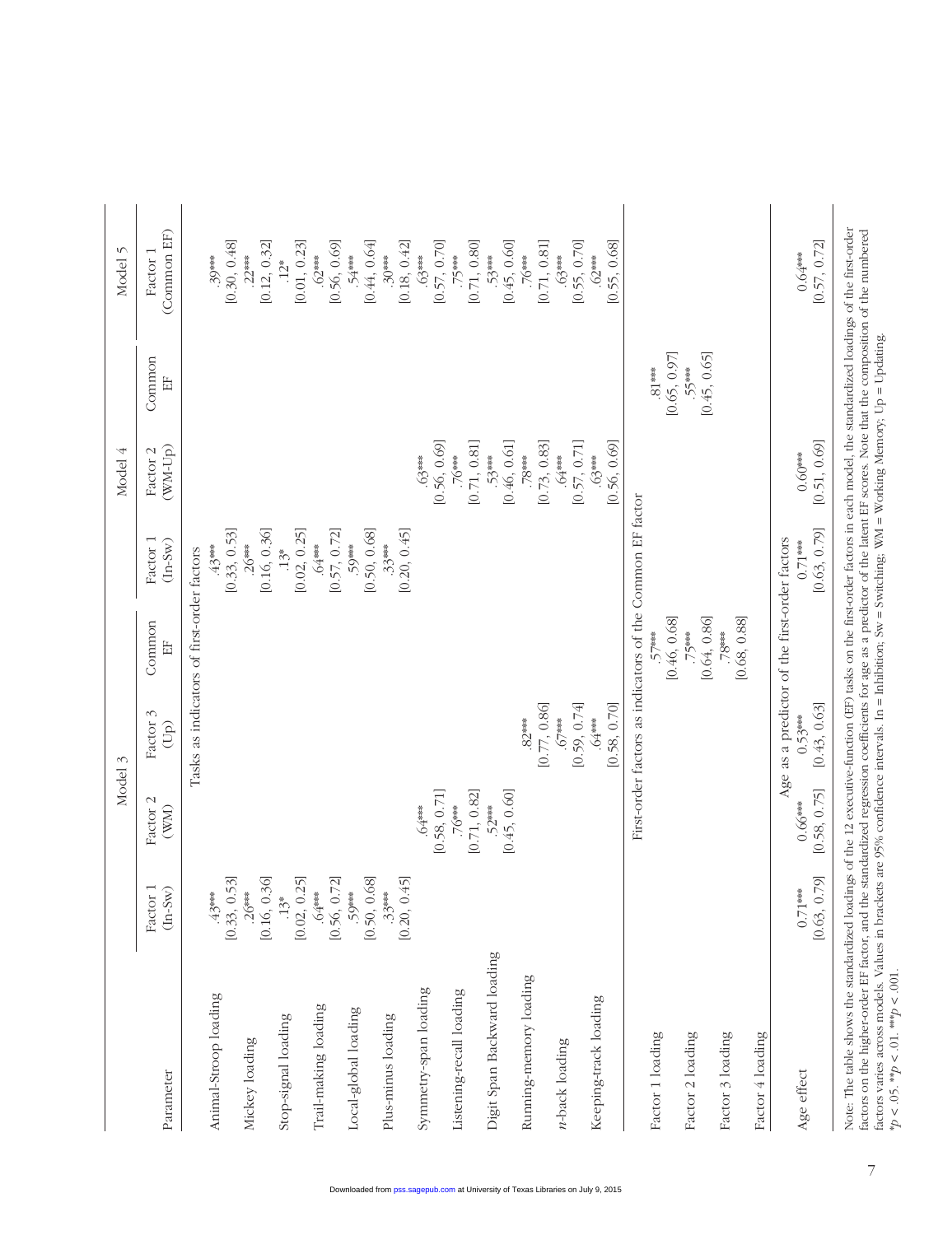working memory tasks were also generally moderate to high. Correlations of task performance with age and within-twin (phenotypic) and cross-twin correlations in task performance are provided in Tables S1, S2, and S3 in the Supplemental Material available online.

## *Confirmatory factor models*

We compared four factor structures to determine which model to enter into behavioral genetic analyses. Table 4 presents the standardized factor loadings from these competing models. Our primary model was a hierarchical factor model consisting of four first-order EF domains and a higher-order Common EF factor (Model 1). The fit of this full model was excellent,  $\chi^2(58) = 62.31$ ,  $p = .326$ , RMSEA =  $.01$ , CFI =  $.997$  (see Table 5). Factor loadings of individual tasks on the first-order factors were all significant and generally in the moderate range, with the exception of lower—yet still significant—loadings for the Mickey, stop-signal, and plus-minus tasks. This overall pattern of loading magnitudes (*Mdn* = .62, *M* = .54) is comparable to that found in previous EF research with adult samples: Miyake et al. (2000) reported a median loading of .60 and a mean loading of .50, and Friedman et al. (2008) reported a median loading of .63 and a mean loading of .59. Loadings of the first-order factors on the higher-order Common EF factor, when standardized relative to the factors' total variances, were moderate in range (.33, .61, .75, and .78 for Inhibition, Switching, Working Memory, and Updating, respectively). However, because each of the first-order factors was also regressed on age (see Table 4), such loadings are semipartial with respect to age; the loadings are therefore attenuated relative to what they would be in an age-homogeneous sample. When standardized relative to variance in each factor that was independent of age—that is, partial with respect to age and therefore more directly comparable to loadings from an age-homogeneous sample—the loadings of the first-order factors on the Common EF factor were large (.66, .80, 1.00, and .92 for Inhibition, Switching, Working Memory, and Updating, respectively), as has often been found in child samples (e.g., K. Lee, Bull, & Ho, 2013).

Model-implied semipartial correlations among the first-order factors were .20 for Inhibition and Switching, .25 for Inhibition and Working Memory, .26 for Inhibition and Updating, .46 for Switching and Working Memory, .48 for Switching and Updating, and .59 for Working Memory and Updating. Model-implied partial correlations among the first-order factors were .52 for Inhibition and Switching, .65 for Inhibition and Working Memory, .60 for Inhibition and Updating, .79 for Switching and Working Memory, .73 for Switching and Updating, and .91 for Working Memory and Updating.

We tested whether a number of more parsimonious models could account for the data as well as the full hierarchical four-factor model (see Tables 4 and 5). Model 2 was a hierarchical three-factor model in which working memory and updating tasks served as indicators for the same factor. Though model fit was good overall,  $\chi^2(60) =$ 82.19,  $p = .030$ , RMSEA =  $.03$ , CFI =  $.984$ , there was a significant decrease in fit compared with Model 1 (*p* < .001). In Model 3, inhibition and switching tasks were loaded onto the same factor, and working memory and updating tasks remained independent. The model fit the data well,  $\chi^2(60) = 76.86$ ,  $p = .07$ , RMSEA = .02, CFI = 9.88, though not as well as Model 1 ( $p < .001$ ). Model 4 was a two-factor model that consisted of a combined Inhibition and Switching factor and a combined Working Memory and Updating factor. The decrement in model fit,  $\chi^2(63) = 97.21$ ,  $p = .004$ , RMSEA = .03, CFI = .976, as compared with Model 1, was even more pronounced  $(p < .001)$ . Finally, we considered the possibility that the commonalities among the tasks and factors could be explained by a unitary dimension (Model 5). Although all factor loadings onto the Common EF factor remained significant and model fit was acceptable,  $\chi^2(65) = 127.623$ ,  $p < .001$ , RMSEA =  $.04$ , CFI =  $.956$ , this model fit appreciably worse than all the other models  $(p < .001)$ . Additional model fit statistics and comparisons are provided in Table 5. On the basis of these comparisons, we accepted Model 1 as the best-fitting model.

## *Age-invariance models*

Age-related differences in the measurement properties of the EF tasks could distort estimates of genetic and environmental influence. To address this concern, we divided the sample into relatively equally sized groups of younger children (< 11 years) and older children and adolescents  $(≥ 11$  years) and tested for measurement invariance. We first fit an invariance model in which each EF task was specified to load onto its corresponding first-order EF domain (as per Model 1), and factor loadings and intercepts were constrained to be invariant across age groups. The invariance model exhibited excellent fit to the data,  $\chi^2(112) = 115.44$ ,  $p = .39$ , RMSEA = .01, CFI = .996. Next, we fit a noninvariance model in which the intercepts and loadings of the tasks on their respective factors were free to differ across groups. The noninvariance model also resulted in exceptional model fit,  $\chi^2(96) = 101.59$ ,  $p = .33$ , RMSEA = .02, CFI = .993. A  $\chi^2$  difference test indicated that the invariance model fit no worse than the noninvariance model ( $p = .514$ ), an indication of measurement invariance across age groups.

## *Behavioral genetic models*

The best-fitting model (Model 1) from the confirmatory factor analyses specified a hierarchical structure with each task loading onto one of four broad EF domains (Inhibition, Switching, Working Memory, and Updating)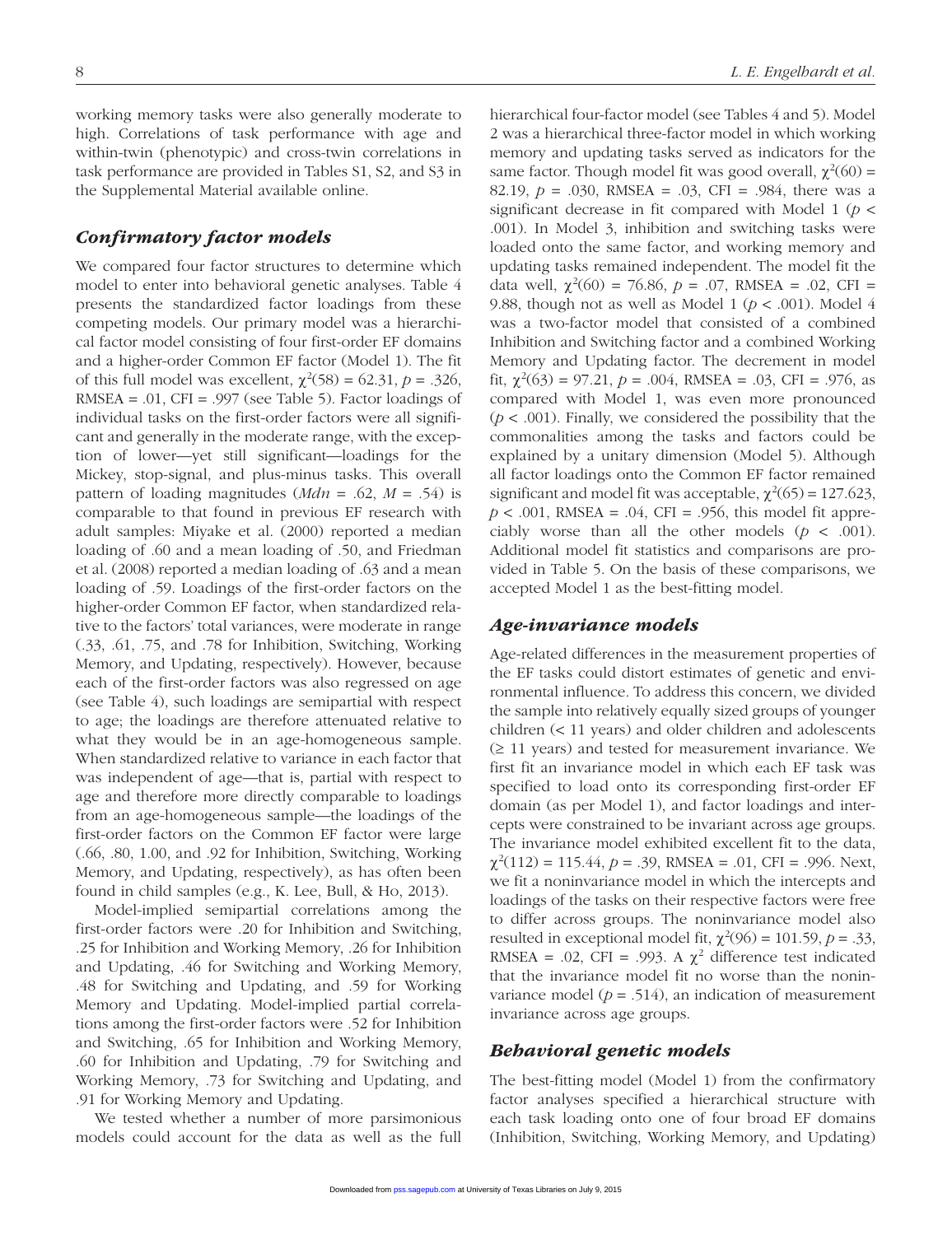|                                    |                                        |                            | Model fit           |            |           |                | p for the $\chi^2$ difference |                |                |
|------------------------------------|----------------------------------------|----------------------------|---------------------|------------|-----------|----------------|-------------------------------|----------------|----------------|
| Model                              | $\chi^2$                               | $\chi^2$ scaling<br>factor | <b>RMSEA</b>        | <b>CFI</b> | AIC       | VS.<br>Model 1 | VS.<br>Model 2                | VS.<br>Model 3 | VS.<br>Model 4 |
| 1. Four factors: In,<br>Sw, WM, Up | $\chi^2(58) = 62.31,$<br>$p = .326$    | 1.07                       | $.012$ $[.00, .03]$ | .997       | 15,128.45 |                |                               |                |                |
| 2. Three factors:<br>In, Sw, WM-Up | $\gamma^2(60) = 82.19$ ,<br>$p = .030$ | 1.06                       | $.027$ $[.02, .04]$ | .984       | 15,144.89 | $2.05e-6$      |                               |                |                |
| 3. Three factors:<br>In-Sw, WM, Up | $\gamma^2(60) = 76.86$ ,<br>$p = .070$ | 1.06                       | $.024$ $[.00, .04]$ | .988       | 15,139.49 | $1.77e-4$      |                               |                |                |
| 4. Two factors:<br>In-Sw, WM-Up    | $\gamma^2(63) = 97.21$<br>$p = .004$   | 1.06                       | $.033$ $[.03, .05]$ | .976       | 15,155.35 | 8.48e-7        | $2.93e-3$                     | $2.08e-4$      |                |
| 5. One factor:<br>Common EF        | $\chi^2(65) = 127.62$ ,<br>p < .001    | 1.07                       | $.044$ $[.03, .06]$ | .956       | 15,184.86 | $3.45e-9$      | $1.48e - 7$                   | $1.06e - 8$    | $4.32e-6$      |

Table 5. Results for the Confirmatory Factor Models of Executive Functions: Fit Indices and Results for Scaled Chi-Square Differences Between Models

Note: Values in brackets are 95% confidence intervals. EF = executive function; In = Inhibition; Sw = Switching; WM = Working Memory; Up = Updating; RMSEA = root-mean-square error of approximation; CFI = comparative fit index; AIC = Akaike information criterion.

that in turn loaded onto a higher-order Common EF factor. This structure served as the basis for our behavioral genetic analyses. We first fit a model that estimated *A, C*, and *E* influences operating on the Common EF factor, individual EFs, and specific tasks (see Fig. 1 and Table 6). The standardized *a* coefficient for the Common EF factor equaled 1.00 ( $p < .001$ ); this indicated that genetic influences on the Common EF factor mediated 100% of the variance common to the domain-specific factors. Of the domain-specific factors, only Switching showed genetic influence independent of the Common EF factor (*a* = .59, *p* < .001). We also observed significant unique nonshared environmental influence on Working Memory (*e* = .38, *p* = .003) and Updating (*e* = .24, *p* = .028). Significant residual genetic effects were present for 7 of the 12 tasks, and all tasks exhibited significant nonshared environmental effects. The shared environment significantly contributed to residual variance of only one task, stop signal  $(c = .28, p = .021).$ 

We next fit an *AE* model (see Table 6), which yielded a pattern of results very similar to that of the *ACE* model: 100% additive genetic influence on the Common EF factor, unique genetic influence on the Switching factor and 7 tasks, and unique nonshared environmental influence on Working Memory, Updating, and all 12 tasks. A model fit comparison revealed that the *AE* and *ACE* models did not differ significantly in their chi-square values  $(p = .092)$ ; thus, there was no loss in fit to the data when shared environmental parameters were dropped completely.

Finally, we fit an *ADE* model representing the possibility that dominance genetic effects explained the observed task and factor correlations better than additive genetics alone (see Table 6). Genes continued to explain more than 99% of the variation in Common EF performance; additive genetics contributed  $77.4\%$  ( $p < .001$ ), and dominance genetics contributed the remaining 23.0% (*p* = .177). The nonshared environment accounted for less than 1% of the variation in the Common EF factor. Dominance genetic effects significantly contributed to unique variance in Switching performance, as well as to residual variance for five tasks. After we accounted for dominance effects, additive genetics contributed significantly to unique variance for only one task. Model fit, as indexed by chi-square, did not differ significantly from that of the *AE* model (*p* = .248). The AIC, which takes into account model parsimony, indicated that the *AE* model was the best of all three models.

## **Discussion**

Despite widespread interest in EFs as explanatory mechanisms for the development of a host of psychological and social outcomes, there has been surprisingly little behavioral genetic work on EFs in childhood. Motivated by provocative findings of substantial heritability of EF factors in young adults (Friedman et al., 2008), in the current study we applied behavioral genetic methods to estimate the magnitude of genetic and environmental influences on individual differences within a hierarchical factor structure of EFs in childhood.

Our results indicate that an exclusively genetic factor mediates 100% of the variance common to all four EF domains that we examined: inhibition, switching, working memory, and updating. That we found this high level of heritability in a sample of children is particularly striking in light of strong evidence that other phenotypes, such as general intelligence, are only modestly heritable in childhood and increase in heritability into adulthood (Haworth et al., 2009). The nonshared environment contributed significantly to variance specific to the Working Memory and Updating factors, as well as to potentially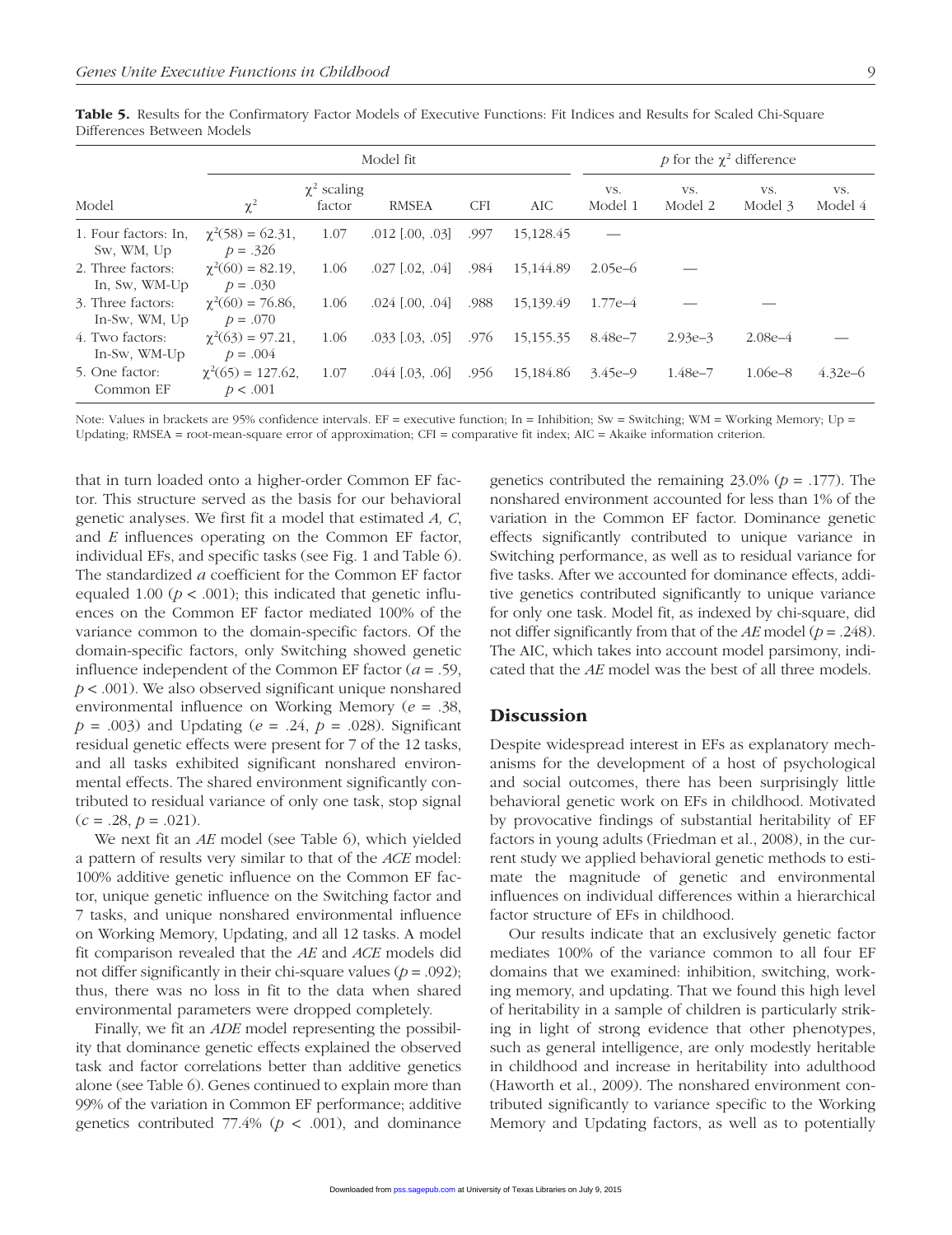

Fig. 1. Hierarchical multivariate twin model for additive genetic (*A*), shared environmental (*C*), and nonshared environmental (*E*) contributions to performance on executive-function tasks. The numbers on the arrows represent standardized factor loadings. The model controlled for age effects at the level of the first-order factors (Inhibition, Switching, Working Memory, and Updating). Because the purpose of this analysis was to understand the relative contributions of genetic and environmental influences to individual differences, as distinct from age-related differences, the loadings of the first-order factors have been standardized relative to their age-independent variance. Boldface indicates significant paths, *p* < .05.

nonexecutive variance specific to each individual task, but not to the Common EF factor. No appreciable effects of the shared environment were apparent at any level of analysis. Together, these results indicate that EFs in childhood are united by shared genetic influences, yet distinguishable as a result of both genetic and nonshared environmental contributions to specific EF domains and task performance.

Although our main findings are consistent with the genetic architecture uncovered for young adults by Friedman et al. (2008), there is one notable difference. In contrast to Friedman et al., we did not detect genetic effects specific to the latent Updating factor above and beyond those mediated by the Common EF factor. This may indicate that the genetic factors that distinguish EFs from one another are not fully expressed until later in development.

The finding that the Common EF factor is entirely heritable in middle childhood has important implications for understanding how EFs develop over time, as well as for understanding the mechanisms through which they are associated with important psychosocial sequelae. In combination with accumulating evidence that childhood EFs predict a cross-cutting range of academic, economic, and mental-health outcomes later in life, our results suggest that childhood EFs may act as developmental endophenotypes—or prodromal markers—for an array of genetically influenced psychological, social, and health outcomes. This suggests not only that EFs have the potential to provide researchers "simpler clues to genetic underpinnings" (Gottesman & Gould, 2003, p. 636) of such outcomes compared with the outcomes themselves, but also that EFs might be used to identify children who are at genetic risk for as-yet-unexpressed maladaptive outcomes and who could therefore be targeted in early interventions.

Our findings also open exciting avenues for future work. First, in light of the strong theoretical and empirical link between EFs and neurobiology, it will be important to test the extent to which the neural bases of EFs are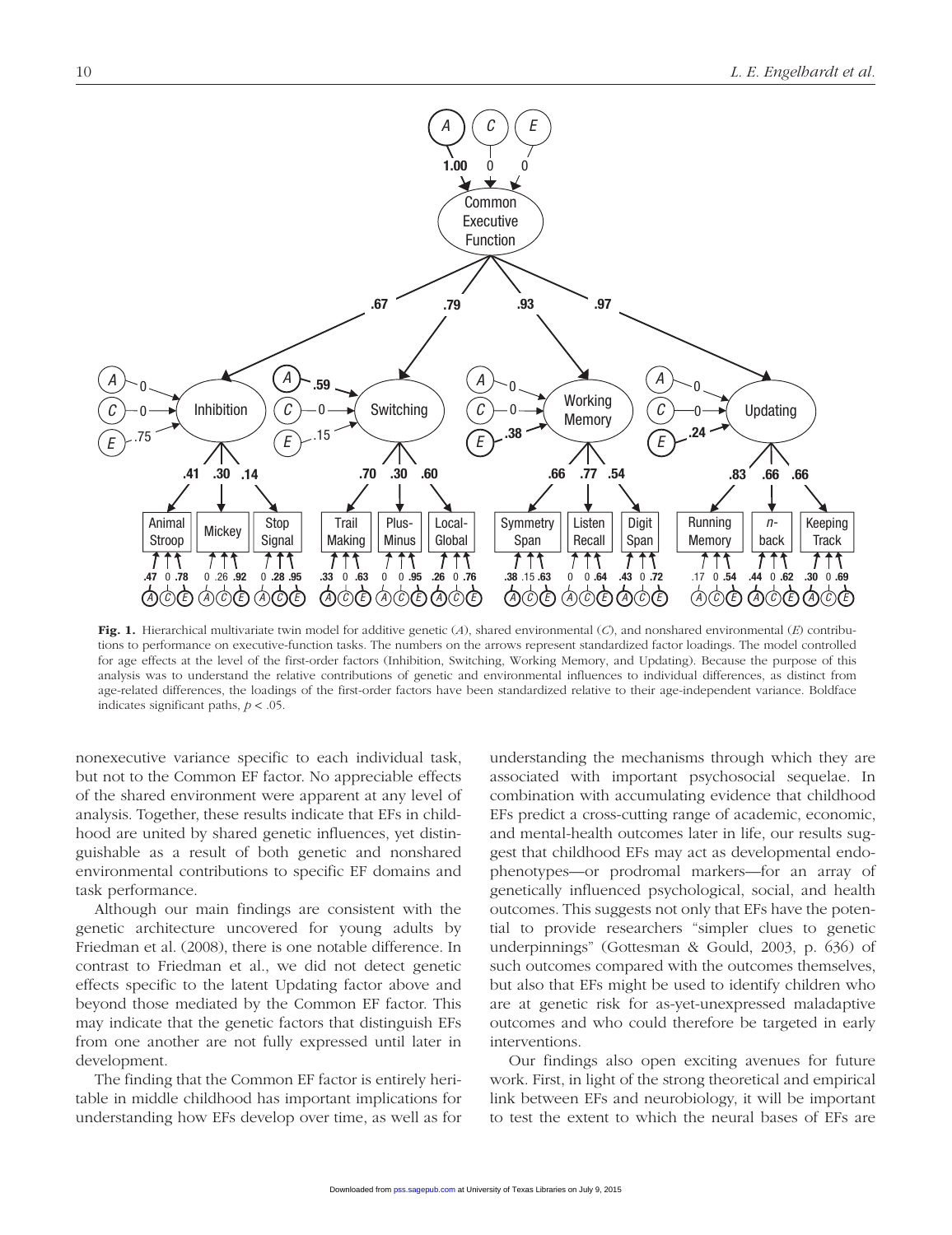|                                                                                                                                                                                                                                                                                                                                                                                                                                                                              |                              | Model with shared environmental effects included |                                                  |                                     | Model with shared environmental<br>effects omitted                                       |                                                | Model with shared environmental effects omitted and<br>dominance genetic effects included                                                                                                                                                                      |                                                   |
|------------------------------------------------------------------------------------------------------------------------------------------------------------------------------------------------------------------------------------------------------------------------------------------------------------------------------------------------------------------------------------------------------------------------------------------------------------------------------|------------------------------|--------------------------------------------------|--------------------------------------------------|-------------------------------------|------------------------------------------------------------------------------------------|------------------------------------------------|----------------------------------------------------------------------------------------------------------------------------------------------------------------------------------------------------------------------------------------------------------------|---------------------------------------------------|
| EF factor or task                                                                                                                                                                                                                                                                                                                                                                                                                                                            |                              |                                                  | Φ                                                | a                                   | $\mathcal O$                                                                             | a                                              | Þ                                                                                                                                                                                                                                                              | c                                                 |
| Common EF                                                                                                                                                                                                                                                                                                                                                                                                                                                                    | [1.00, 1.00]<br>$1.00***$    | [0.00, 0.00]<br>$\ddot{\circ}$                   | $[-0.05, 0.05]$<br>$000$ .                       | [1.00, 1.00]<br>$1.00***$           | Genetic and environmental contributions to the higher-order EF factor<br>$[-0.01, 0.01]$ | [0.52, 1.23]<br>88***                          | $[-0.21, 1.17]$                                                                                                                                                                                                                                                | $[-0.61, 0.77]$                                   |
| Inhibition                                                                                                                                                                                                                                                                                                                                                                                                                                                                   |                              | Geneti                                           |                                                  |                                     | c and environmental contributions unique to the first-order EF factors                   |                                                | $\odot$                                                                                                                                                                                                                                                        | $\odot$                                           |
| Switching                                                                                                                                                                                                                                                                                                                                                                                                                                                                    | [0.00, 0.00]<br>59***        | [0.00, 0.00]<br>[0.00, 0.00]<br>$\approx$        | $[-0.12, 1.61]$<br>$[-1.09, 1.39]$<br>$\ddot{1}$ | [0.00, 0.00]<br>.59***              | $[-0.46, 1.87]$<br>$[-1.08, 1.38]$                                                       | [0.00, 0.00]<br>$\approx$                      | [0.00, 0.00]<br>[0.43, 0.81]<br>$.62***$                                                                                                                                                                                                                       | $[-1.49, 2.70]$<br>[0.00, 0.00]<br>$\overline{0}$ |
| Working Memory                                                                                                                                                                                                                                                                                                                                                                                                                                                               | [0.00, 0.00]<br>[0.29, 0.89] | [0.00, 0.00]                                     | $.38***$                                         | [0.29, 0.89]                        | $.37***$                                                                                 | [0.00, 0.00]                                   | $\ddot{\circ}$                                                                                                                                                                                                                                                 | $.36***$                                          |
| Updating                                                                                                                                                                                                                                                                                                                                                                                                                                                                     | [0.00, 0.00]                 | [0.00, 0.00]<br>$\odot$                          | [0.14, 0.62]<br>[0.03, 0.46]<br>$24*$            | [0.00, 0.00]<br>[0.00, 0.00]        | [0.12, 0.61]<br>[0.03, 0.46]<br>$.24*$                                                   | [0.00, 0.00]<br>[0.00, 0.00]<br>$\overline{0}$ | [0.00, 0.00]<br>[0.00, 0.00]<br>$\odot$                                                                                                                                                                                                                        | [0.09, 0.62]<br>[0.05, 0.47]<br>$.26*$            |
|                                                                                                                                                                                                                                                                                                                                                                                                                                                                              |                              |                                                  | Genetic and environmental                        |                                     | contributions unique to individual tasks                                                 |                                                |                                                                                                                                                                                                                                                                |                                                   |
| Animal Stroop                                                                                                                                                                                                                                                                                                                                                                                                                                                                | [0.25, 0.68]<br>$47***$      | [0.00, 0.00]<br>$\odot$                          | [0.65, 0.92]<br>$.78***$                         | [0.25, 0.68]<br>47***               | [0.65, 0.92]<br>70***                                                                    | [0.00, 0.00]<br>$\odot$                        | [0.35, 0.79]<br>57***                                                                                                                                                                                                                                          | [0.55, 0.89]<br>.72***                            |
| Mickey                                                                                                                                                                                                                                                                                                                                                                                                                                                                       | [0.00, 0.00]                 | $-0.04, 0.56$                                    | [0.81, 1.02]<br>.92***                           | $[-0.15, 0.68]$                     | [0.79, 1.05]<br>.92***                                                                   | $[-0.16, 0.68]$                                | [0.00, 0.00]                                                                                                                                                                                                                                                   | [0.79, 1.05]<br>$.92***$                          |
| Stop signal                                                                                                                                                                                                                                                                                                                                                                                                                                                                  | [0.00, 0.00]                 | [0.04, 0.51]<br>$.28*$                           | [0.88, 1.02]<br>.95***                           | $[-0.25, 0.62]$<br>$\overline{.19}$ | [0.88, 1.06]<br>.97***                                                                   | $[-0.26, 0.63]$<br>$\frac{18}{1}$              | [0.00, 0.00]<br>$\odot$                                                                                                                                                                                                                                        | [0.89, 1.06]<br>5.5                               |
| Trail making                                                                                                                                                                                                                                                                                                                                                                                                                                                                 | [0.14, 0.52]<br>$.33***$     | [0.00, 0.00]                                     | [0.52, 0.74]<br>$.63***$                         | [0.14, 0.52]<br>$33***$             | [0.52, 0.74]<br>$.63***$                                                                 | [0.00, 0.00]<br>S                              | [0.21, 0.55]<br>$.38***$                                                                                                                                                                                                                                       | [0.51, 0.70]<br>$60***$                           |
| Local-global                                                                                                                                                                                                                                                                                                                                                                                                                                                                 | $.26*$<br>[0.02, 0.51]       | [0.00, 0.00]                                     | [0.67, 0.85]<br>$76***$                          | [0.02, 0.51]<br>$26*$               | [0.67, 0.85]<br>$76***$                                                                  | [0.00, 0.00]<br>$\odot$                        | [0.04, 0.63]<br>$.34*$                                                                                                                                                                                                                                         | [0.60, 0.86]<br>$.73***$                          |
| Plus-minus                                                                                                                                                                                                                                                                                                                                                                                                                                                                   | [0.00, 0.00]                 | $[0.00, 0.00]$<br>$[0.00, 0.00]$<br>$0.5$        | [0.91, 1.00]<br>.95***                           | [0.00, 0.00]<br>$\overline{0}$      | [0.91, 1.00]<br>.95***                                                                   | [0.00, 0.00]<br>$\odot$                        | $[-0.47, 1.11]$                                                                                                                                                                                                                                                | [0.62, 1.18]<br><b>900000</b>                     |
| Symmetry span                                                                                                                                                                                                                                                                                                                                                                                                                                                                | $[0.01,\, 0.76]$             | $[-0.58, 0.87]$                                  | [0.53, 0.73]<br>$63***$                          | [0.29, 0.54]<br>$.42***$            | [0.54, 0.71]<br>$.62***$                                                                 | [0.28, 0.54]<br>$41^{\ast\ast\ast}$            | [0.00, 0.00]                                                                                                                                                                                                                                                   | [0.54, 0.71]<br>$.63***$                          |
| Listening recall                                                                                                                                                                                                                                                                                                                                                                                                                                                             | [0.00, .000]                 | [0.00, 0.00]<br>$\circ$                          | [0.57, 0.70]<br>$.64***$                         | [0.00, 0.00]                        | [0.57, 0.70]<br>$.64***$                                                                 | [0.00, 0.00]                                   | [0.00, 0.00]                                                                                                                                                                                                                                                   | [0.57, 0.71]<br>$64***$                           |
| Backward<br>Digit Span                                                                                                                                                                                                                                                                                                                                                                                                                                                       | [0.28, 0.59]<br>$43***$      | [0.00, 0.00]<br>$\overline{0}$                   | [0.64, 0.81]<br>$72***$                          | [0.28, 0.59]<br>$43***$             | [0.64, 0.81]<br>$.72***$                                                                 | $[-0.32, 0.98]$                                | $[-0.48, 1.09]$                                                                                                                                                                                                                                                | [0.61, 0.82]<br>$.72***$                          |
| Running memory                                                                                                                                                                                                                                                                                                                                                                                                                                                               | $[-0.12, 0.46]$              | [0.00, 0.00]<br>$\odot$                          | [0.45, 0.64]<br>$-54***$                         | $[-0.12, 0.46]$                     | [0.45, 0.64]<br>$-54***$                                                                 | [0.00, 0.00]<br>$\odot$                        | [0.07, 0.49]<br>$.28**$                                                                                                                                                                                                                                        | [0.40, 0.61]<br>$-51***$                          |
| $n$ -back                                                                                                                                                                                                                                                                                                                                                                                                                                                                    | [0.30, 0.57]<br>44***        | [0.00, 0.00]                                     | [.52, .71]<br>$.62***$                           | [0.30, 0.57]<br>$44***$             | [0.52, 0.71]<br>$.62***$                                                                 | $[-0.18, 0.86]$                                | $[-0.34, 0.97]$                                                                                                                                                                                                                                                | [0.48, 0.71]<br>$60**$                            |
| Keeping track                                                                                                                                                                                                                                                                                                                                                                                                                                                                | $[0.10, 0.50]$<br>$.30***$   | [0.00, 0.00]<br>$\odot$                          | [0.60, 0.78]<br>$-69***$                         | [0.10, 0.50]<br>$.30**$             | [0.60, 0.78]<br>$.69***$                                                                 | [0.00, 0.00]<br>$\odot$                        | [0.12, 0.53]<br>$33***$                                                                                                                                                                                                                                        | [0.57, 0.78]<br>$88$ $\pm 8$                      |
| coefficient; $d =$ dominance genetics coefficient. The model controlled for age effects at the level of the first-order factors (Inhibition, Switching, Working Memory, and Updating). Because<br>loadings of the first-order factors were standardized relative to their age-independent variances $\psi_{\rho} < 0.9$ , $\psi_{\rho} < 0.01$ .<br>the purpose of this analysis was to understand the relative<br>Note: Values in brackets are 95% confidence intervals. EF |                              |                                                  |                                                  |                                     |                                                                                          |                                                | contributions of genetic and environmental influences to individual differences, as distinct from age-related differences, the<br>= executive function; $a =$ additive genetics coefficient; $c =$ shared environment coefficient; $e =$ nonshared environment |                                                   |

Table 6. Standardized Factor Loadings From the Behavioral Genetic Models Table 6. Standardized Factor Loadings From the Behavioral Genetic Models

11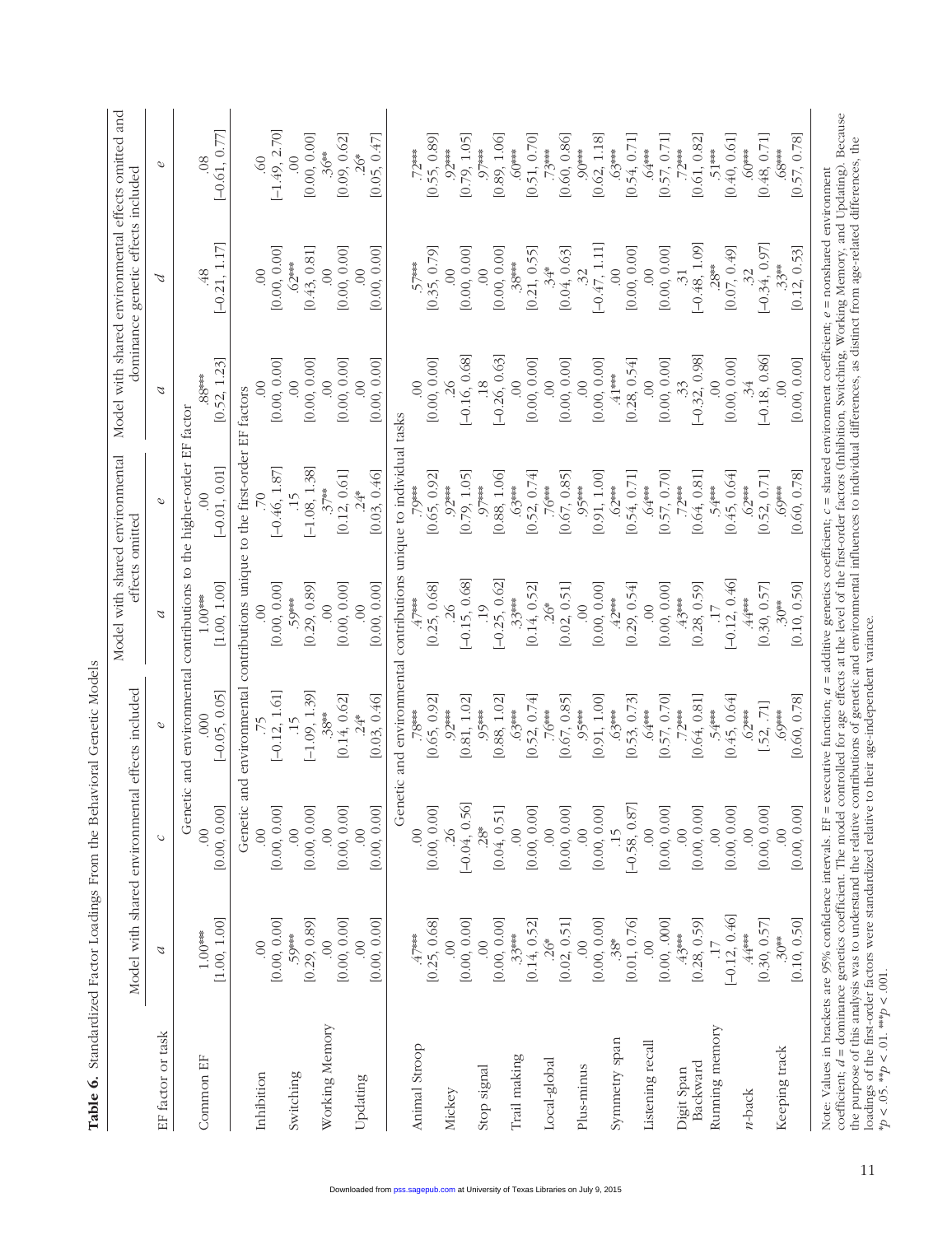themselves genetically influenced and whether such genetic factors are fully captured by behavioral EF measures. Second, although our findings indicate that there is a strong statistical link between the Common EF factor and genetic variation, it is well known that heritability may encompass variation resulting from Gene × Environment interactions, whereby the magnitude of genetic influence on a phenotype differs as a function of environmental context, in addition to more direct genetic main effects. Future work will be necessary to test for Gene × Environment interactions involving EFs. For instance, do the Gene × Socioeconomic Status interactions observed for intelligence and achievement (Tucker-Drob et al., 2013) act on EFs? Alternatively, are genetic influences on EFs expressed equally across the range of socioeconomic status but differentially related to intelligence and achievement across socioeconomic strata? Third, it will be important to test for gene-environment correlations, whereby the types of environments experienced come to be nonrandomly associated with genetically influenced individual differences in EFs. If dynamic amplification processes involving gene-environment correlations serve as the basis for the strikingly high heritability of EF, as has been postulated to be the case for the heritability of cognitive ability (Tucker-Drob et al., 2013), such processes would need to unfold primarily very early in childhood, as our results indicate that heritability has already approached a maximum by middle childhood. Finally, future research will be necessary to test the extent to which interventions to boost EFs attenuate or magnify genetic variation in EFs. Investigating such questions has the potential to reveal key mechanisms underlying the development of a range of psychological and social outcomes, and such discoveries may better inform interventions and policies that promote psychological and social well-being.

#### Author Contributions

E. M. Tucker-Drob and K. P. Harden developed the Texas Twin Project. Data collection was undertaken by L. E. Engelhardt, D. A. Briley, and F. D. Mann. Under the supervision of E. M. Tucker-Drob, L. E. Engelhardt analyzed the data and drafted the manuscript. E. M. Tucker-Drob and K. P. Harden substantially contributed to revisions. All authors approved the final manuscript prior to submission.

## Declaration of Conflicting Interests

The authors declared that they had no conflicts of interest with respect to their authorship or the publication of this article.

#### Funding

The Population Research Center is supported by National Institutes of Health Grant R24HD042849. L. E. Engelhardt is supported by a National Science Foundation Graduate Research Fellowship.

#### Supplemental Material

Additional supporting information can be found at [http://pss](http://pss.sagepub.com/content/by/supplemental-data) [.sagepub.com/content/by/supplemental-data](http://pss.sagepub.com/content/by/supplemental-data)

#### References

- Ando, J., Ono, Y., & Wright, M. J. (2001). Genetic structure of spatial and verbal working memory. *Behavior Genetics*, *31*, 615–624.
- Best, J. R., Miller, P. H., & Naglieri, J. A. (2011). Relations between executive function and academic achievement from ages 5 to 17 in a large, representative national sample. *Learning and Individual Differences*, *21*, 327–336.
- Briley, D. A., & Tucker-Drob, E. M. (2013). Explaining the increasing heritability of cognition over development: A meta-analysis of longitudinal twin and adoption studies. *Psychological Science*, *24*, 1704–1713.
- Broadway, J., & Engle, R. (2010). Validating running memory span: Measurement of working memory capacity and links with fluid intelligence. *Behavior Research Methods*, *42*, 563–570.
- Carpenter, P. A., Just, M. A., & Reichle, E. D. (2000). Working memory and executive function: Evidence from neuroimaging. *Current Opinion in Neurobiology*, *10*, 195–199.
- Collette, F., Hogge, M., Salmon, E., & Van der Linden, M. (2006). Exploration of the neural substrates of executive functioning by functional neuroimaging. *Neuroscience*, *139*, 209–221.
- Congdon, E., Mumford, J. A., Cohen, J. R., Galvan, A., Aron, A. R., Xue, G., . . . Poldrack, R. A. (2010). Engagement of large-scale networks is related to individual differences in inhibitory control. *NeuroImage*, *53*, 653–663.
- Cuevas, K., Deater-Deckard, K., Kim-Spoon, J., Watson, A. J., Morasch, K. C., & Bell, M. A. (2014). What's mom got to do with it? Contributions of maternal executive function and caregiving to the development of executive function across early childhood. *Developmental Science*, *17*, 224–238.
- Daneman, M., & Carpenter, P. A. (1980). Individual differences in working memory and reading. *Journal of Verbal Learning and Verbal Behavior*, *19*, 450–466.
- Elliott, R. (2003). Executive functions and their disorders: Imaging in clinical neuroscience. *British Medical Bulletin*, *65*, 49–59.
- Friedman, N. P., Miyake, A., Young, S. E., DeFries, J. C., Corley, R. P., & Hewitt, J. K. (2008). Individual differences in executive functions are almost entirely genetic in origin. *Journal of Experimental Psychology: General*, *137*, 201–225.
- Gottesman, I. I., & Gould, T. D. (2003). The endophenotype concept in psychiatry: Etymology and strategic intentions. *American Journal of Psychiatry*, *160*, 636–645.
- Harden, K. P., Tucker-Drob, E. M., & Tackett, J. L. (2013). The Texas Twin Project. *Twin Research and Human Genetics*, *16*, 385–390.
- Haworth, C. M. A., Wright, M. J., Luciano, M., Martin, N. G., De Geus, E. J. C., Van Beijsterveldt, C. E. M., & Plomin, R.